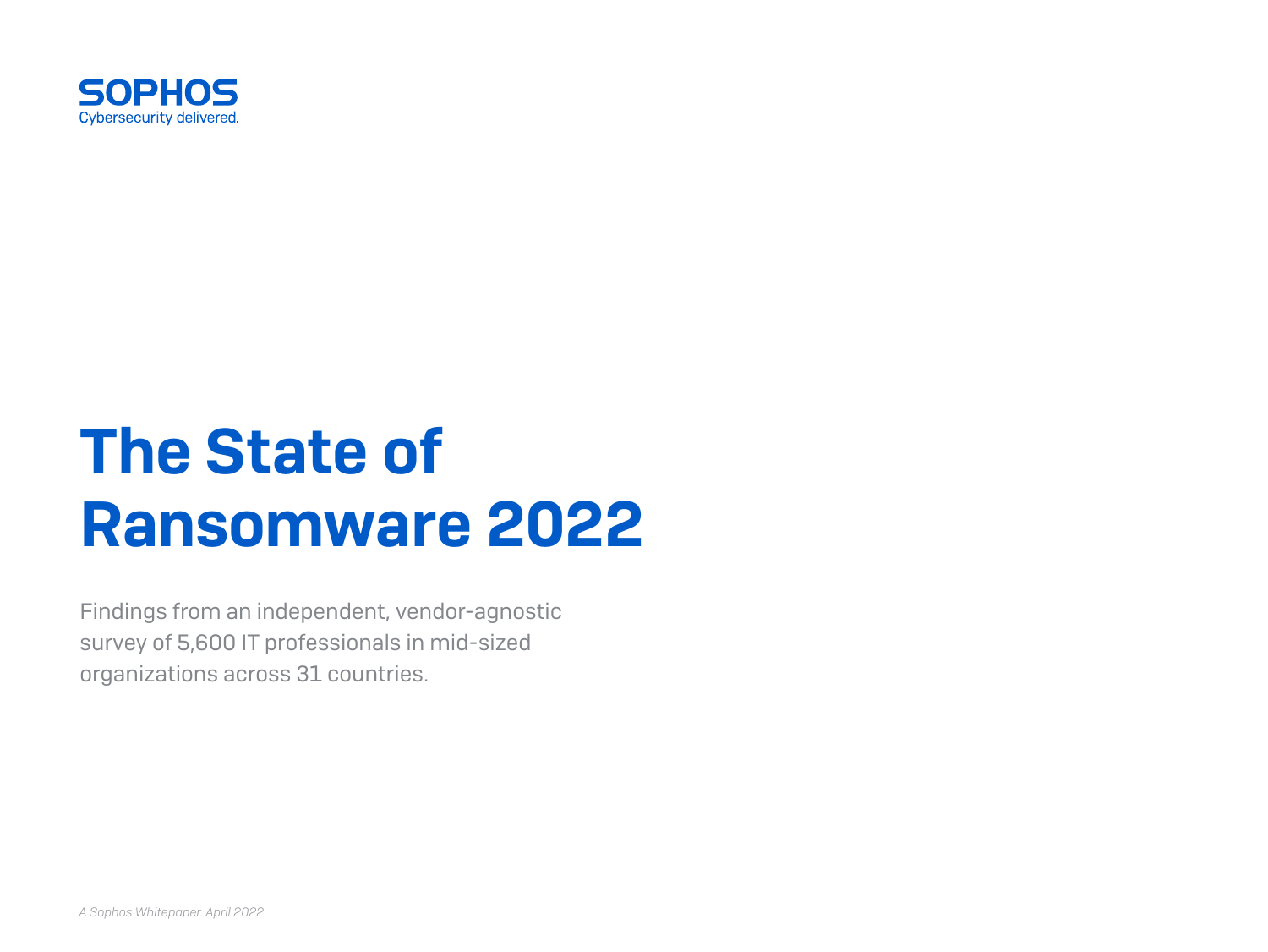#### Introduction

Sophos' annual study of the real-world ransomware experiences of IT professionals working at the frontline has revealed an ever more challenging attack environment together with the growing financial and operational burden ransomware places on its victims. It also shines new light on the relationship between ransomware and cyber insurance, and the role insurance is playing in driving changes to cyber defenses.

#### About the survey

Sophos commissioned research agency Vanson Bourne to conduct an independent, vendor-agnostic survey of 5,600 IT professionals in mid-sized organizations (100-5,000 employees) across 31 countries. The survey was conducted during January and February 2022, and respondents were asked to respond based on their experiences over the previous year.

 5,600 respondents 31 countries 鲁国 100-5,000 employee organizations



 $\begin{array}{cc} \hline \cdots \end{array}$  Jan/Feb 2022 research conducted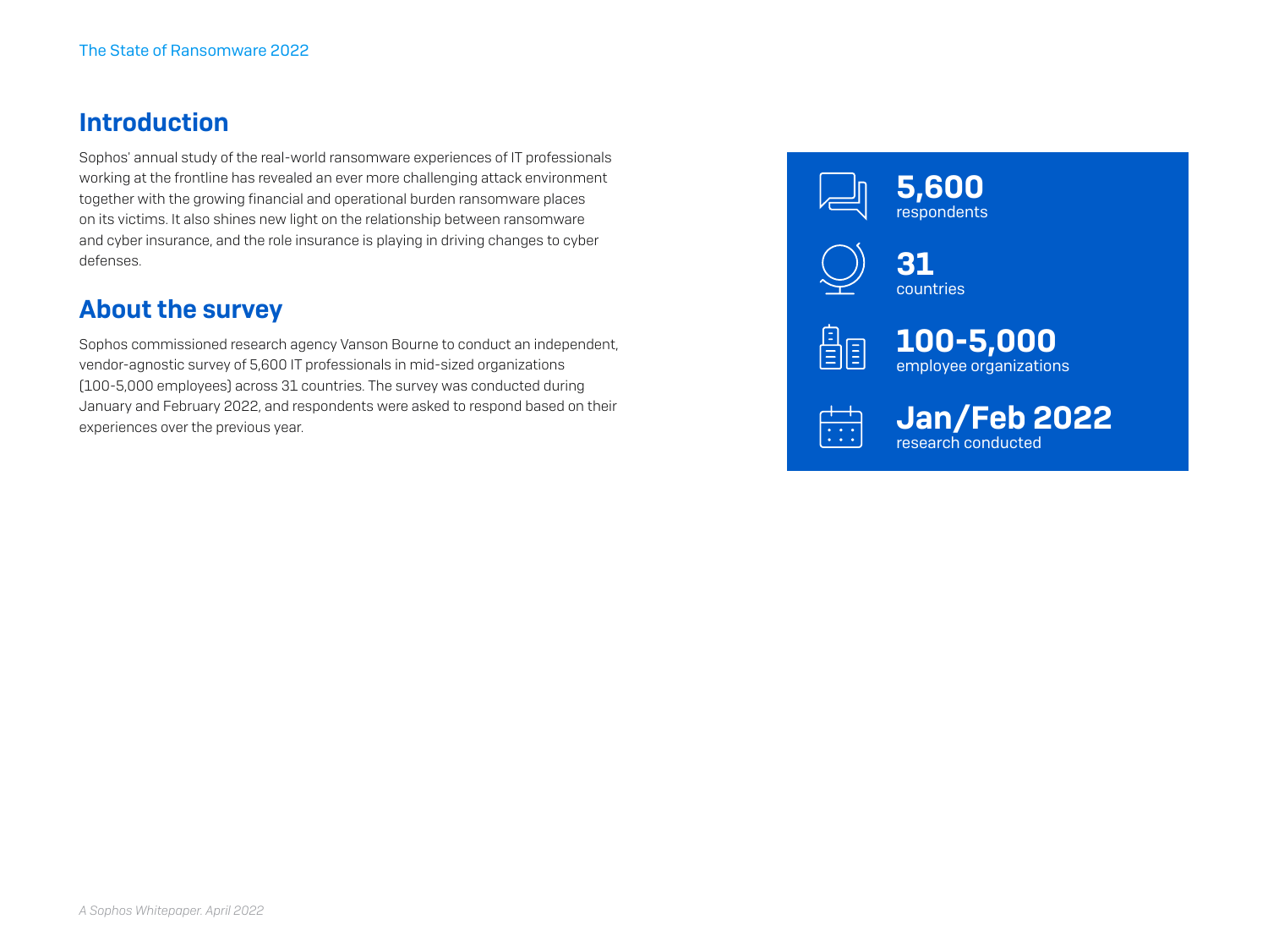# Attacks are up and their complexity and impact are increasing

66% of organizations were hit by ransomware in the last year, up from 37% in 2020. This is a 78% increase over the course of a year, demonstrating that adversaries have become considerably more capable at executing the most significant attacks at scale. This likely also reflects the growing success of the Ransomware-as-a-Service model which significantly extends the reach of ransomware by reducing the skill level required to deploy an attack. [Note: hit by ransomware was defined as one or more devices impacted by the attack but not necessarily encrypted.]

Adversaries have also become more successful at encrypting data in their attacks. In 2021 attackers succeeded in encrypting data in 65% of attacks, an increase on the 54% encryption rate reported in 2020. However, there was a reduction from 7% to 4% in the percentage of victims that experienced an extortion-only attack where data was not encrypted but the organization was held to ransom with the threat of exposing data.

The increase in successful ransomware attacks is part of an increasingly challenging broader threat environment: over the last year 57% experienced an increase in the volume of cyberattacks overall, 59% saw the complexity of attacks increase, and 53% said the impact of attacks had increased. 72% saw an increase in at least one of these areas.

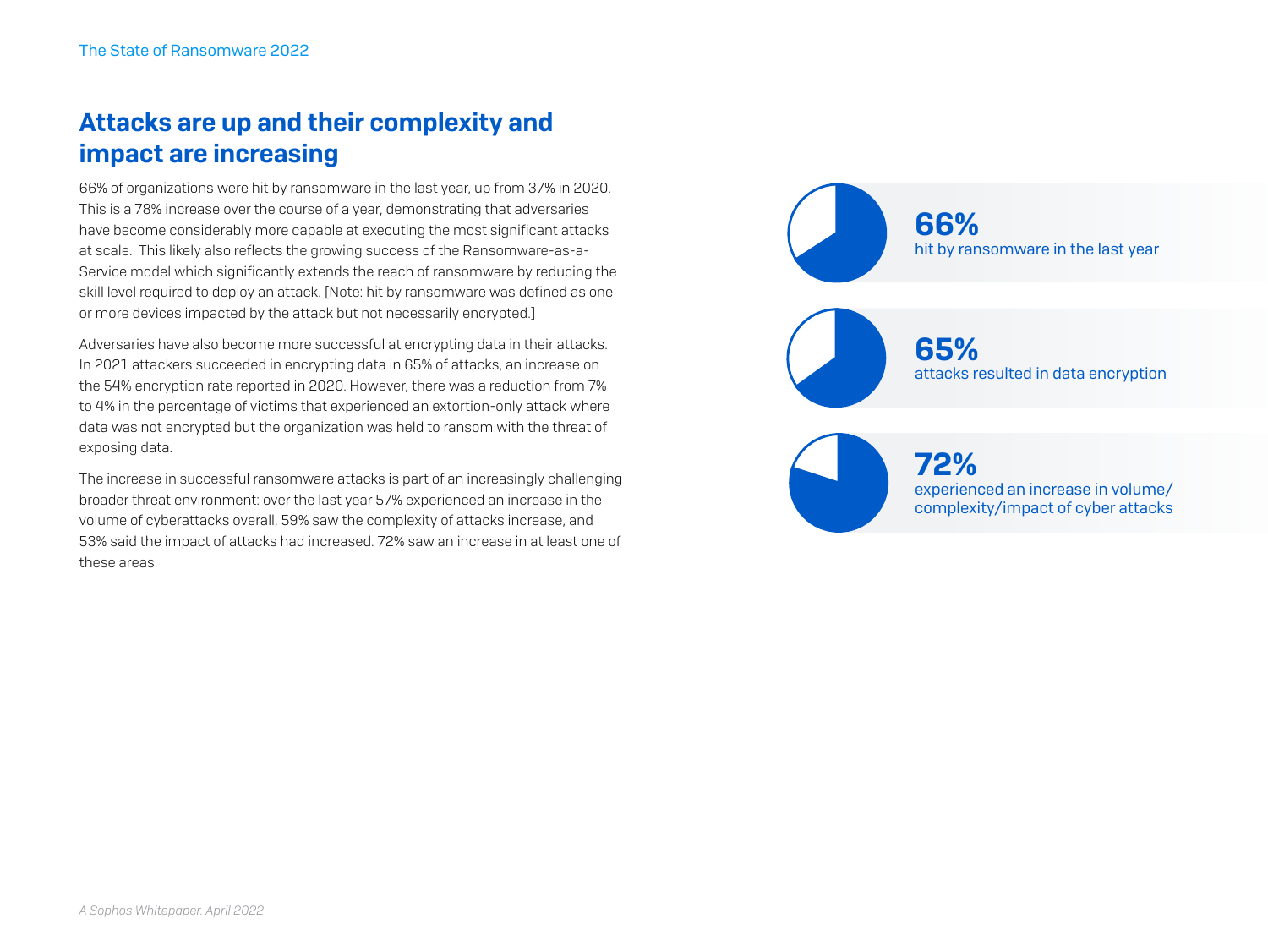# Organizations are getting better at restoring data after an attack

As ransomware has become more prevalent, organizations have got better at getting at dealing with the aftermath of an attack. Almost all organizations hit by ransomware in the last year (99%) now get some encrypted data back, up slightly from 96% last year.

Backups are the #1 method used to restore data, used by 73% of organizations whose data was encrypted. At the same time, 46% reported that they paid the ransom to restore data. These numbers reflect the fact that many organizations use multiple restoration approaches to maximize the speed and efficacy with which they can get back up and running. Overall, almost half (44%) of the respondents whose organization's data had been encrypted used multiple methods to restore data.

While paying the ransom almost always gets you some data back, the percentage of data restored after paying has dropped. On average, organizations that paid got back only 61% of their data, down from 65% in 2020. Similarly, only 4% of those that paid the ransom got ALL their data back in 2021, down from 8% in 2020.

99% got some encrypted data back **46%**<br>paid the **61%** ransom paid the ransom restored after paying the ransom

4% that paid the ransom got ALL their data back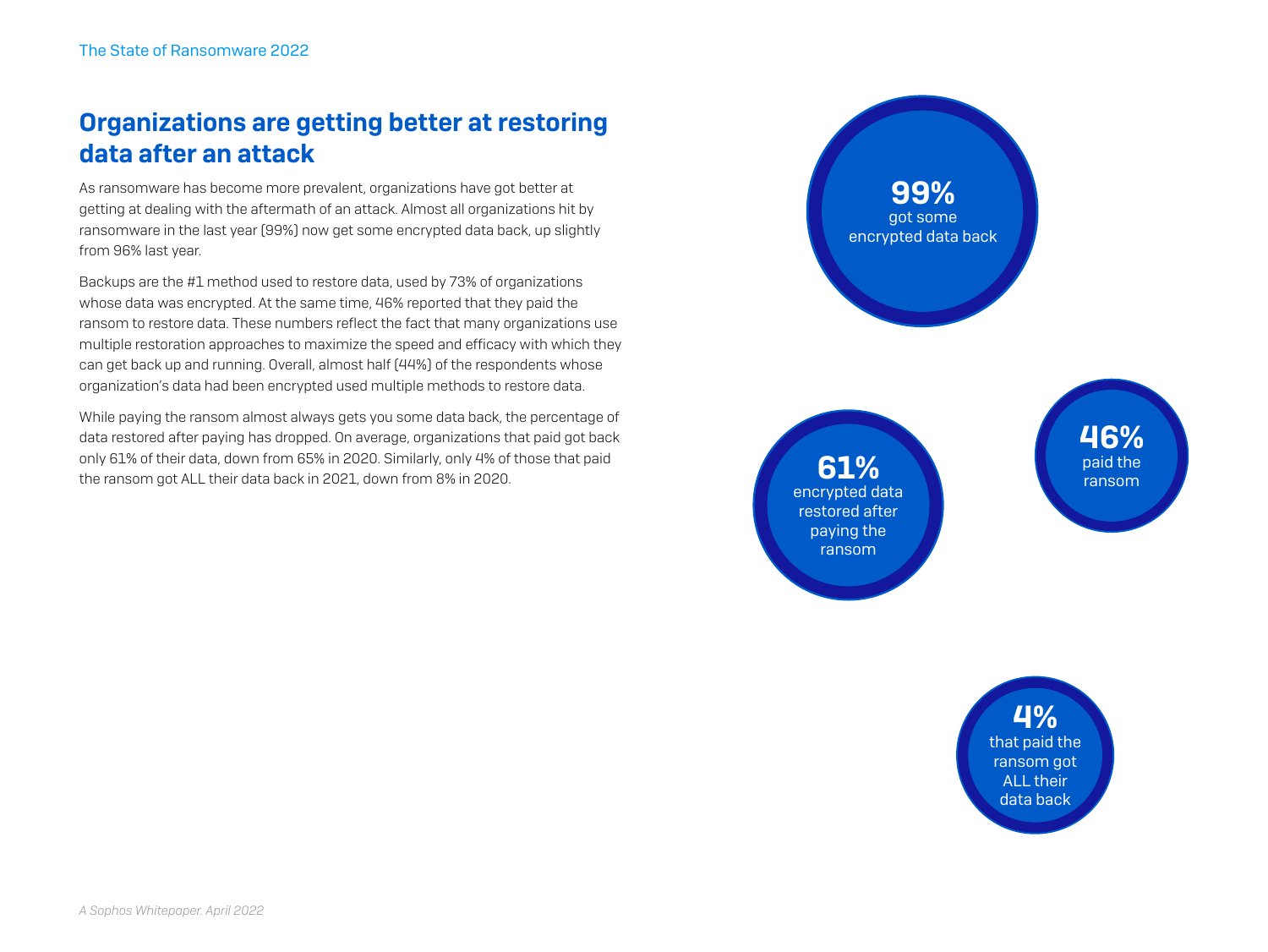#### Ransom payments have increased

965 respondents whose organization paid the ransom shared the exact amount, revealing that average ransom payments have increased considerably over the last year.

Over the last year there has been an almost threefold increase in the proportion of victims paying ransoms of US\$1 million or more: up from 4% in 2020 to 11% in 2021. In parallel, the percentage paying less than US\$10,000 dropped from one in three (34%) in 2020 to one in five (21%) in 2021.

Overall, the average ransom payment came in at US\$812,360, a 4.8X increase from the 2020 average of US\$170K (based on 282 respondents). While this headline sum is influenced by 15 eight-digit payments, it's clear from the data that ransoms are trending upwards across the board. There is considerable industry variation, with adversaries extracting the highest sums from those they consider most able to pay:

- **HIGHEST** average ransom payments were US\$2.04M in manufacturing and production (n=38) and US\$2.03M in energy, oil/gas and utilities (n=91)
- **LOWEST** average ransom payments were US\$197K in healthcare (n=83) and US\$214K in local/state government (n=20)

In Italy, where extortion payments are illegal, meaning organizations are not allowed by law to pay the ransom, 43% of those whose data was encrypted admit that their organization paid up (n=76). The research demonstrates that legislative barriers alone are not effective at stopping ransom payments.



increase in proportion that paid<br>ransoms of US\$ 1M or more



\$812,360 average ransom payment (excluding outliers)

MANUFACTURING, UTILITIES highest average ransom payment (\$2M)



**HEALTHCARE** lowest average ransom payment (\$197K)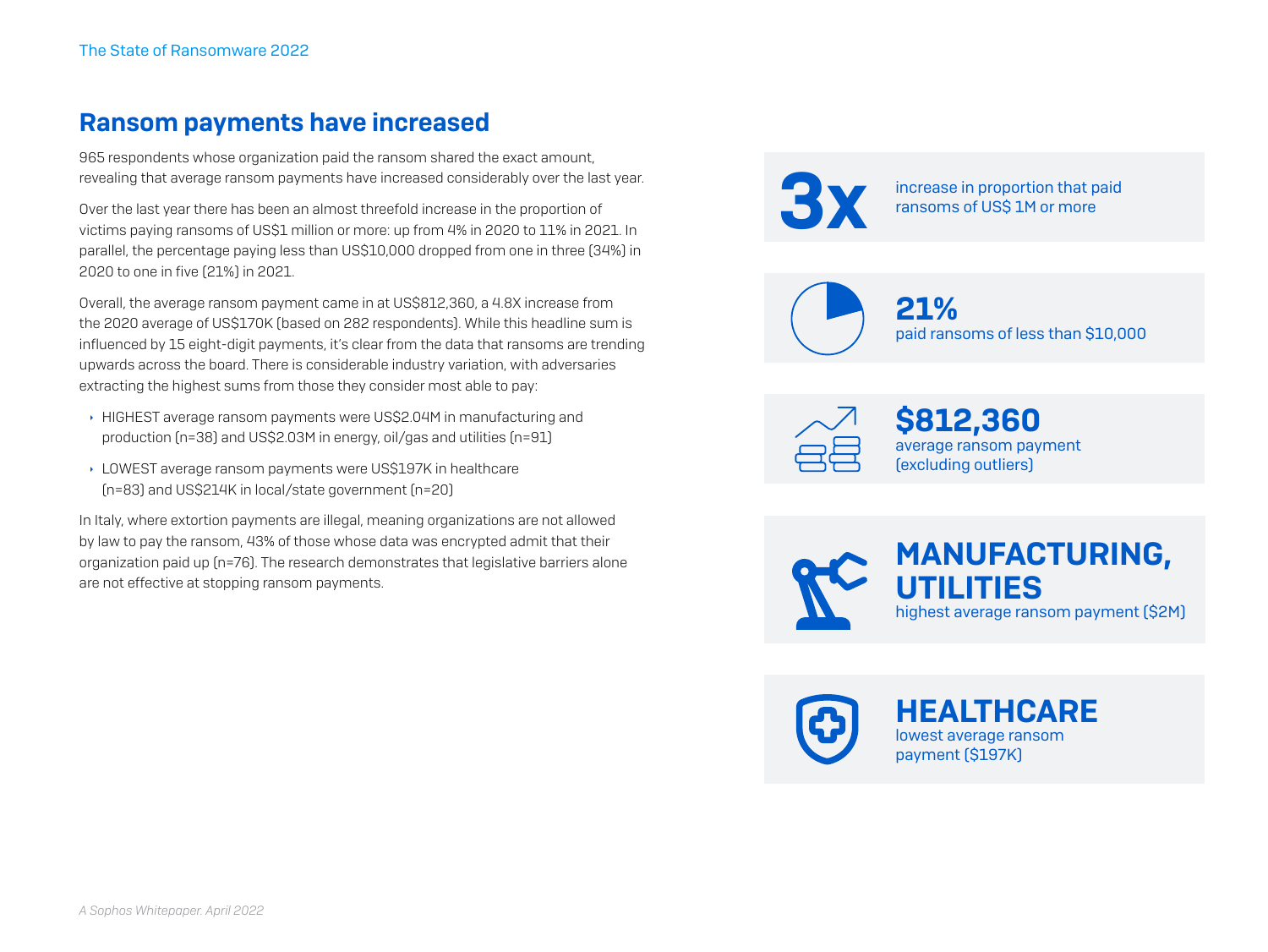# Ransomware has a major commercial and operational impact

The ransom sums are just part of the story, and the impact of ransomware ranges much more widely than just the encrypted databases and devices. 90% of those hit by ransomware in the last year said the most significant attack impacted their ability to operate. Furthermore, among private sector organizations, 86% said it caused them to lose business/revenue.

Overall, the average cost to an organization to rectify the impact of the most recent ransomware attack in 2021 was US\$1.4M. This welcome drop from US\$1.85M in 2020 likely reflects that, as ransomware has become more prevalent, the reputational damage of an attack has lessened. In parallel, insurance providers are better able to guide victims swiftly and effectively through the incident response process, reducing the remediation cost.

It's worth noting that in many cases the where the ransom is paid, the insurance provider, rather than the victim, foots the bill. We cover this in more detail later in the report.

On average, organizations that suffered attacks in the last year took one month to recover from the most significant attack – a long time for most companies. The slowest recovery was reported by higher education and central/federal government where around two in five took over one month to recover. In contrast, the fastest sectors were manufacturing and production (10% took over one month) and financial services (12% took over one month), likely a result of the high levels of recovery planning and preparation.

Furthermore, some organizations continue to put their faith in ineffective defenses. Of the respondents whose organizations weren't hit be ransomware in the last year and don't expect to be hit in the future, 72% are basing this on approaches that don't stop organizations from being attacked: 57% cited backups and 37% cited cyber insurance as reasons why they don't anticipate an attack, with some selecting both options. While these elements help you recover from an attack, they don't prevent it in the first place.

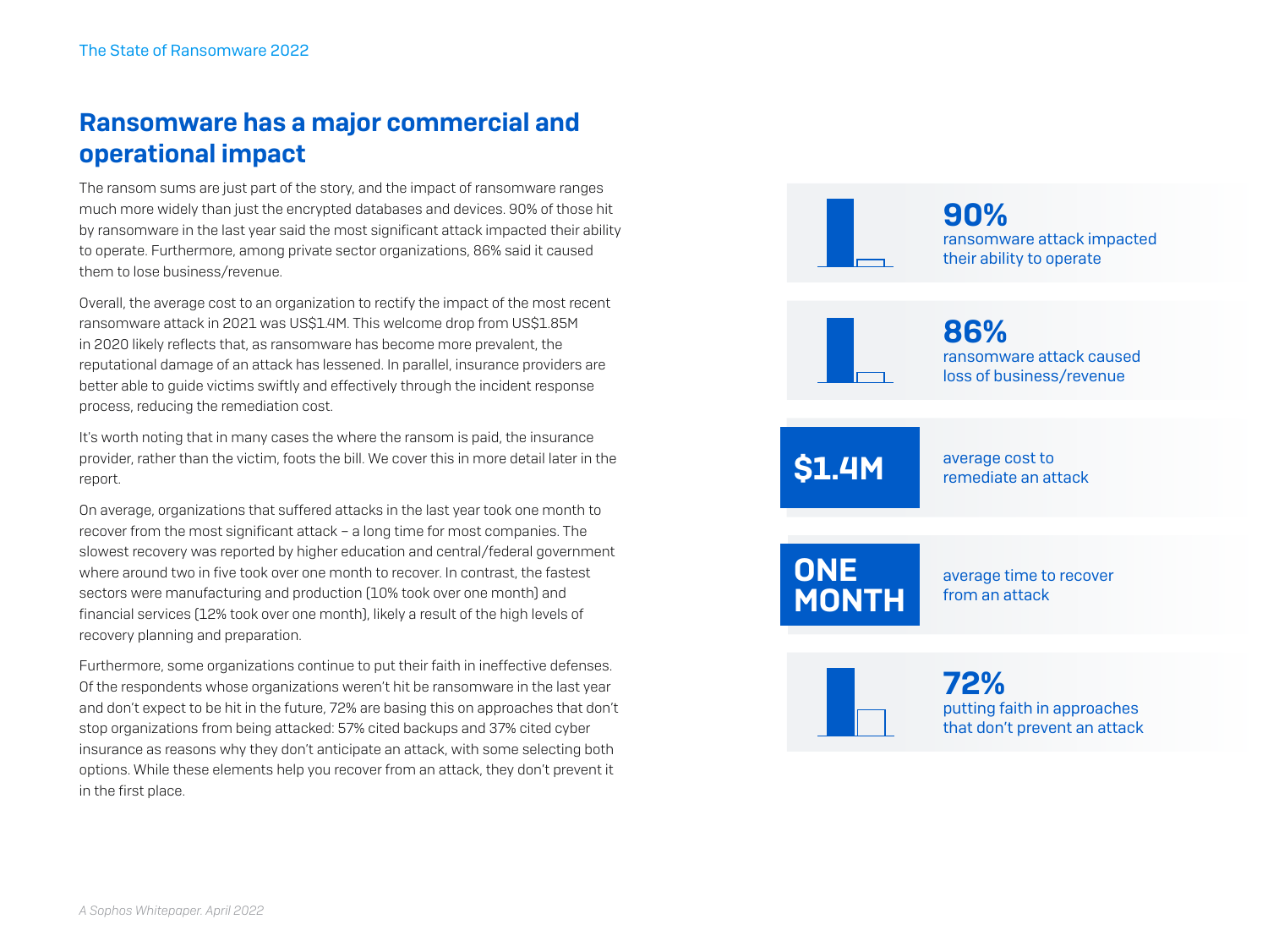## Organizations are unable to use their budgets and resources effectively to stop ransomware

The survey revealed that simply throwing people and money at the problem is not the solution; rather you need to invest in the right technology and have the skills and know-how to use it effectively. Without this, your return on investment is low.

64% of those hit by ransomware in the last year say that they have more cybersecurity budget than they need, while a further 24% say they have the right amount of budget. Similarly, 65% of ransomware victims say they have more cybersecurity headcount than they need and 23% believe they have the right level of staffing. These findings suggest that many organizations are struggling to deploy their resources effectively in face of the accelerating volume and complexity of attacks.

Similarly, the results also indicate that organizations may not realize they do not have the right skills to stop the latest attack techniques: 58% that were hit by ransomware describe their organization as mostly/completely on top of reviewing logs to identify suspicious signals or activities, and 56% say they are mostly/ completely on top of the latest attack tools/methodologies.

Conversely, among the organizations that were not hit by ransomware in the previous year and do not anticipate a future attack, the #1 reason behind this confidence is having trained IT security staff or an internal security operations center (SOC) that is able to stop attacks.

88% hit by ransomware say they have sufficient cybersecurity budget

#### 88% hit by ransomware say they have sufficient cybersecurity headcount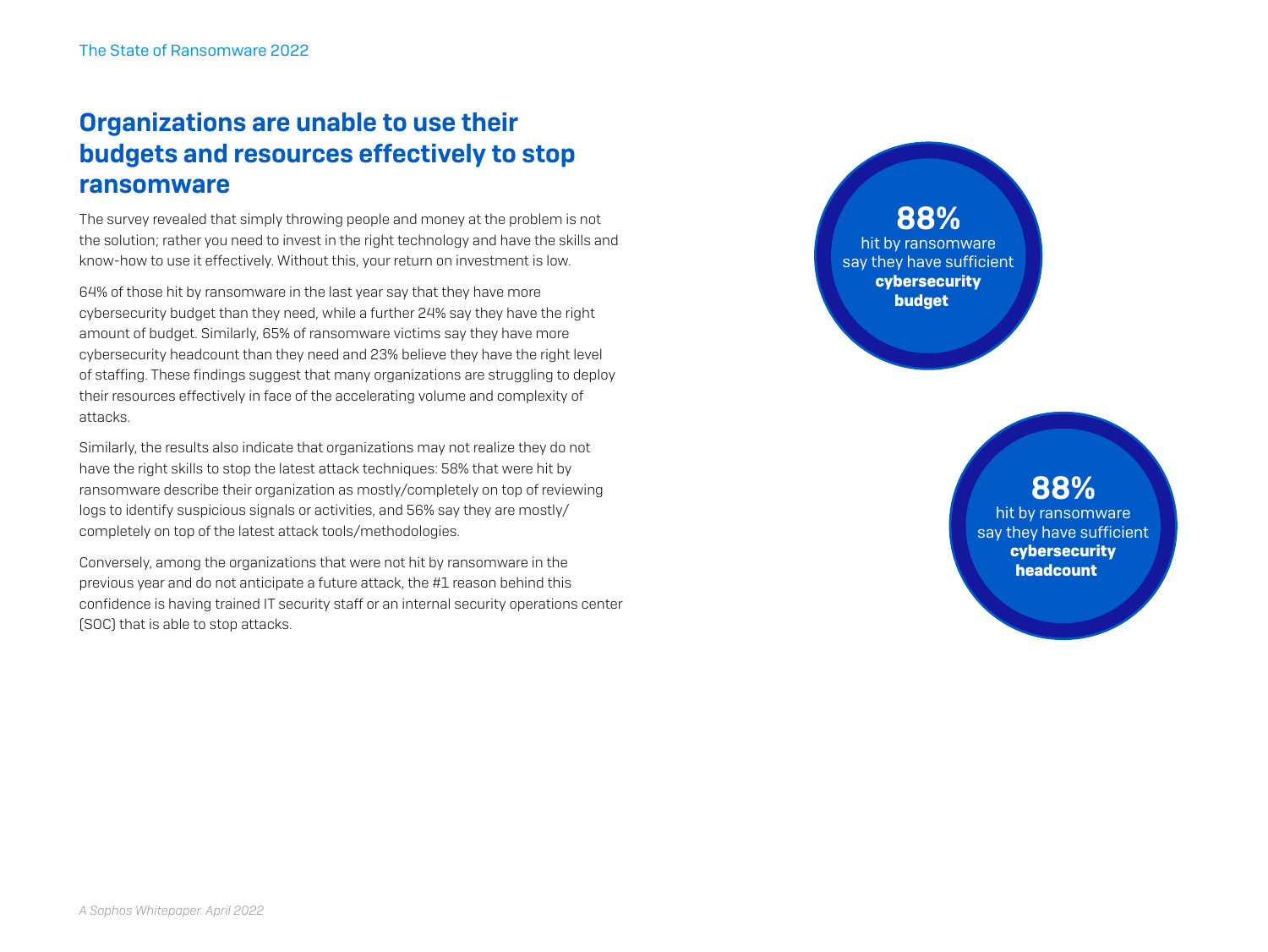#### Ransomware drives cyber insurance cover

Over four in five mid-sized organizations have cyber insurance against ransomware. However, while 83% of respondents say their organization has cyber insurance that covers them if hit by ransomware, 34% say there are exclusions/exceptions in their policy. Energy, oil/gas, and utilities are most likely to have coverage (89%) closely followed by retail (88%). Cyber insurance adoption increases with organization size, with 88% of 3,001-5,000 employee organizations having cover compared to 73% those with 100-250 employees.

Organizations hit by ransomware in the last year are much more likely to have cyber insurance than those that avoided falling victim to an attack. Among those that were hit, 89% have cyber insurance compared with 70% of those not hit. The cause and effect is not clear here. It may be that direct experience of a ransomware incident has driven many organizations to take insurance to help mitigate the impact of future attacks. Alternatively, adversaries may target their attacks on organizations that they know have insurance cover to increase their chances of a ransom pay out. Another option is that some organizations took cover to balance known weaknesses in their defenses. The reality is likely a combination of all three.

Cyber insurance cover drops to 61% among those that were not hit and don't expect to experience an attack. Given that many in this group are putting faith in approaches that don't stop ransomware, lack of cover leaves them fully exposed to the costs of an incident.

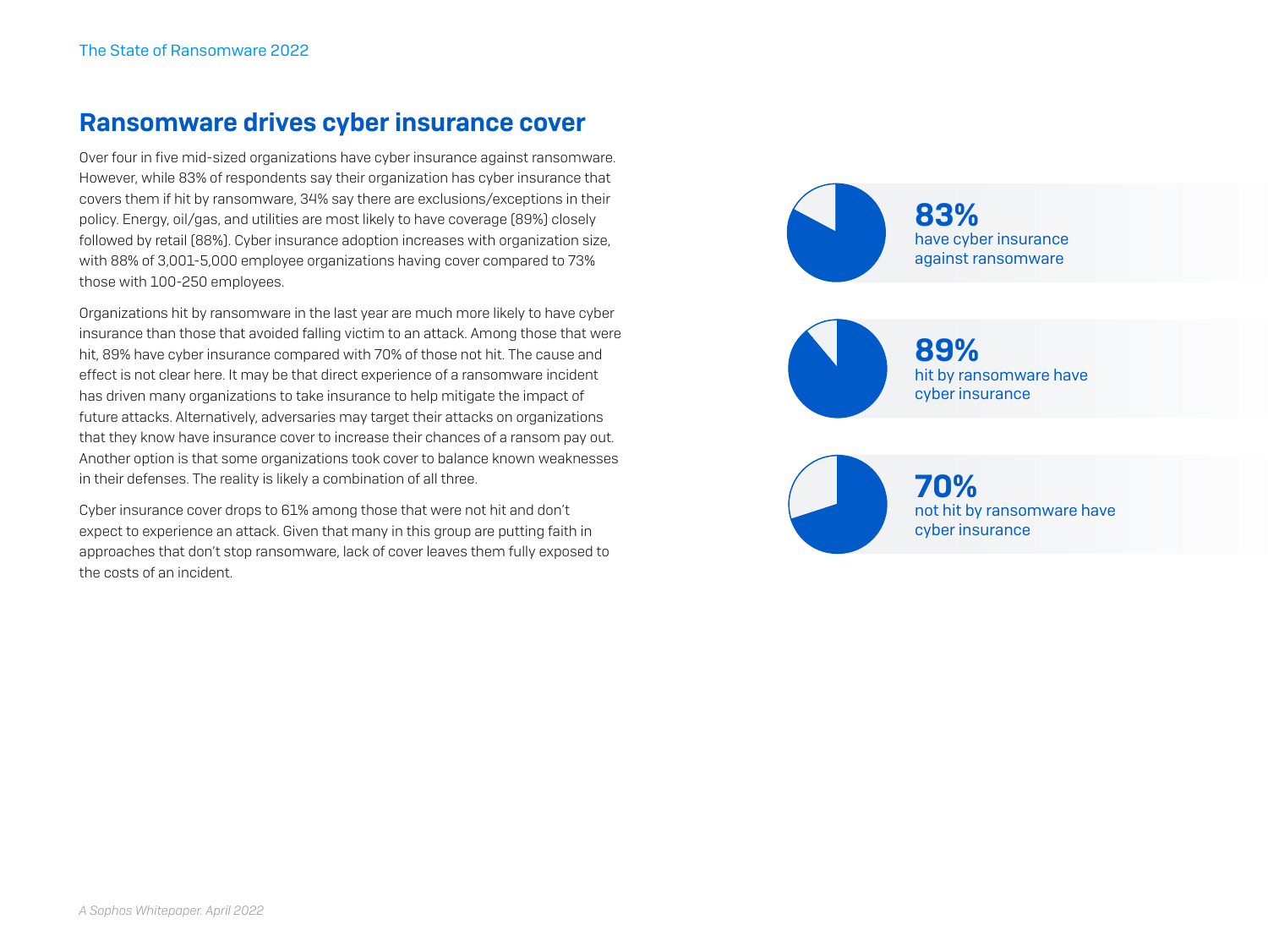# Cyber insurance is driving improvements to cyber defenses

94% of those with cyber insurance said the process for securing coverage had changed over the last year.

- $\rightarrow$  54% say the level of cybersecurity they need to qualify is now higher
- ▸ 47% say policies are now more complex
- $\cdot$  40% say fewer companies offer cyber insurance
- $\cdot$  37% say the process takes longer
- ▸ 34% say it is more expensive

Given that the major cyber insurance price rises began in the second and third quarters of 2021, it's likely that many of the respondents hadn't experienced the impact of this change at the time of the research.

As the cyber insurance market hardens and it becomes more challenging to secure cover, 97% of organizations that have cyber insurance have made changes to their cyber defense to improve their cyber insurance position. 64% have implemented new technologies/services, 56% have increased staff training/education activities, and 52% have changed processes/behaviors.





97%

that have cyber insurance have made changes to their defenses to improve their cyber insurance position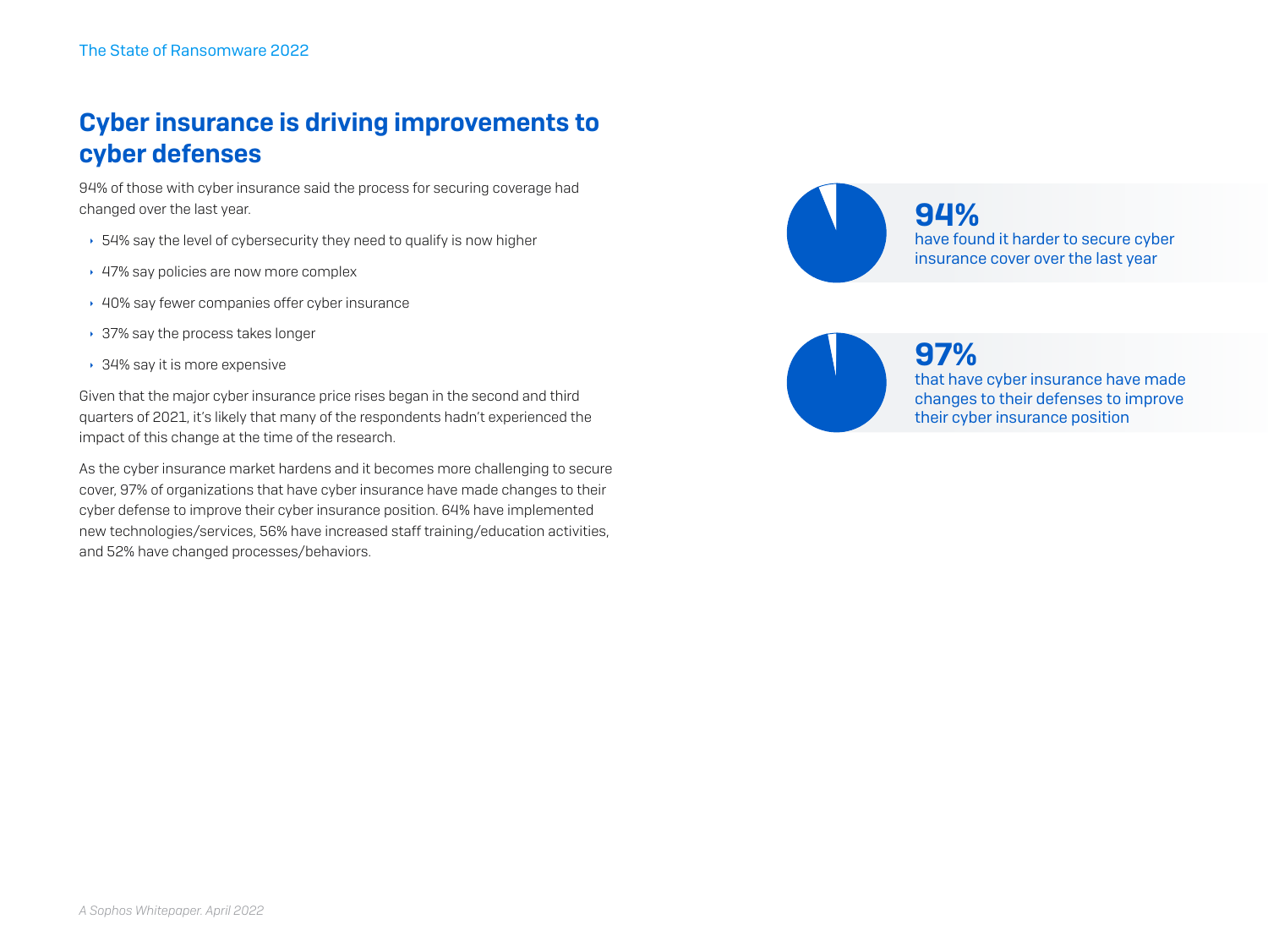# Cyber insurance pays out in almost all ransomware claims

Reassuringly for those with cyber insurance cover, 98% that were hit by ransomware and had cyber insurance that covered ransomware said the policy paid out in the most significant attack – up from 95% in 2019. In a number of countries this rose to a full 100% pay out rate: Switzerland (n=52), Mexico (n=131), Sweden (n=68), Belgium (n=66), Poland (n=75), Turkey (n=51), UAE (n=49), India (n=218) and Singapore (n=91).

Looking at what the cyber insurance cover paid for, the survey reveals an increase in the payment of cleanup costs and a decrease in ransom payments by insurers. 77% of respondents reported that their insurer paid cleanup costs i.e., costs incurred to get the organization up and running again – up from 67% in 2019. Conversely, 40% reported that the insurer paid the ransom, down from 44% in 2019.

However, the rate of ransom payout rates varied considerably by sector. The highest rates were reported in lower education (K-12/primary/secondary) (53%), state/ local government (49%), and healthcare (47%), and the lowest in manufacturing and production (30%) and financial services (32%). It's interesting to note that the sectors with the lowest rate of ransom payment are also the ones able to recover fastest from an incident, emphasising the importance of disaster recovery planning and preparation.

It's worth remembering that while cyber insurance will help get you back to your previous state, it doesn't cover 'betterment' i.e., when you need to invest in better technologies and services to address weaknesses that led to the attack.

98% pay-out rate on ransomware claims

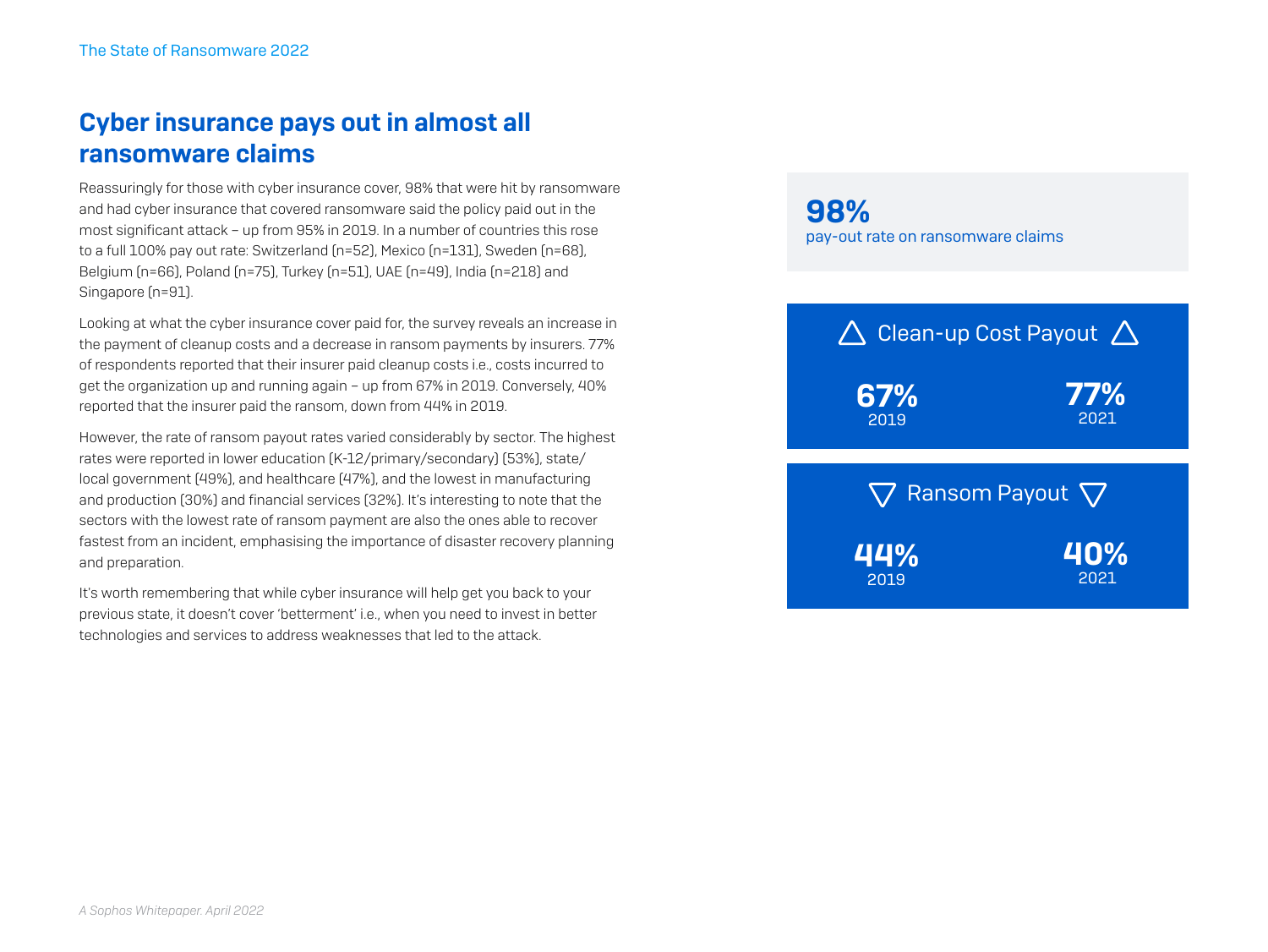#### **Conclusion**

The ransomware challenge facing organizations continues to grow. The proportion of organizations directly impacted by ransomware has almost doubled in twelve months: from just over a third in 2020 to two thirds in 2021.

In the face of this near-normalization, organizations have got better at dealing with the aftermath of an attack: virtually everyone now gets some encrypted data back and nearly three quarters are able to use backups to restore data.

At the same time, the proportion of encrypted data restored after paying the ransom has dropped, down to 61%, on average. Despite this, there was a near threefold increase in the percentage victims paying ransoms of \$1 million or more.

The survey revealed that simply throwing people and money at the problem is not the solution; rather you need to invest in the right technology and have the skills and know-how to use it effectively. Organizations should look to partner with experts that can help them improve the return on their cybersecurity investments and elevate their defenses.

Most organizations are choosing to reduce the financial risk associated with an attack by taking cyber insurance. For them, it is reassuring to know that insurers pay some costs in almost all claims. However, it's getting harder for organizations to secure cover, which has driven almost all to make changes to their cyber defenses to improve their cyber insurance position.

Whether you are looking to secure insurance cover or not, optimizing your cybersecurity is an imperative for all organizations. Our five top tips are:

- **Ensure high-quality defenses at all points in your environment. Review** your security controls and make sure they continue to meet your needs.
- ▶ Proactively hunt for threats so you can stop adversaries before they can execute their attack – if you don't have the time or skills in house, outsource to a MDR specialist.
- $\rightarrow$  Harden your environment by searching for and closing down security gaps: unpatched devices, unprotected machines, open RDP ports, etc.. Extended Detection and Response (XDR) is ideal for this purpose.
- $\rightarrow$  Prepare for the worst. Know what to do if a cyber incident occurs and who you need to contact.
- $\rightarrow$  Make backups, and practice restoring from them. Your goal is to get back up and running quickly, with minimum disruption.

For detailed information on individual ransomware groups, see the [Sophos](https://news.sophos.com/en-us/2022/03/17/the-ransomware-threat-intelligence-center/)  [ransomware threat intelligence center](https://news.sophos.com/en-us/2022/03/17/the-ransomware-threat-intelligence-center/).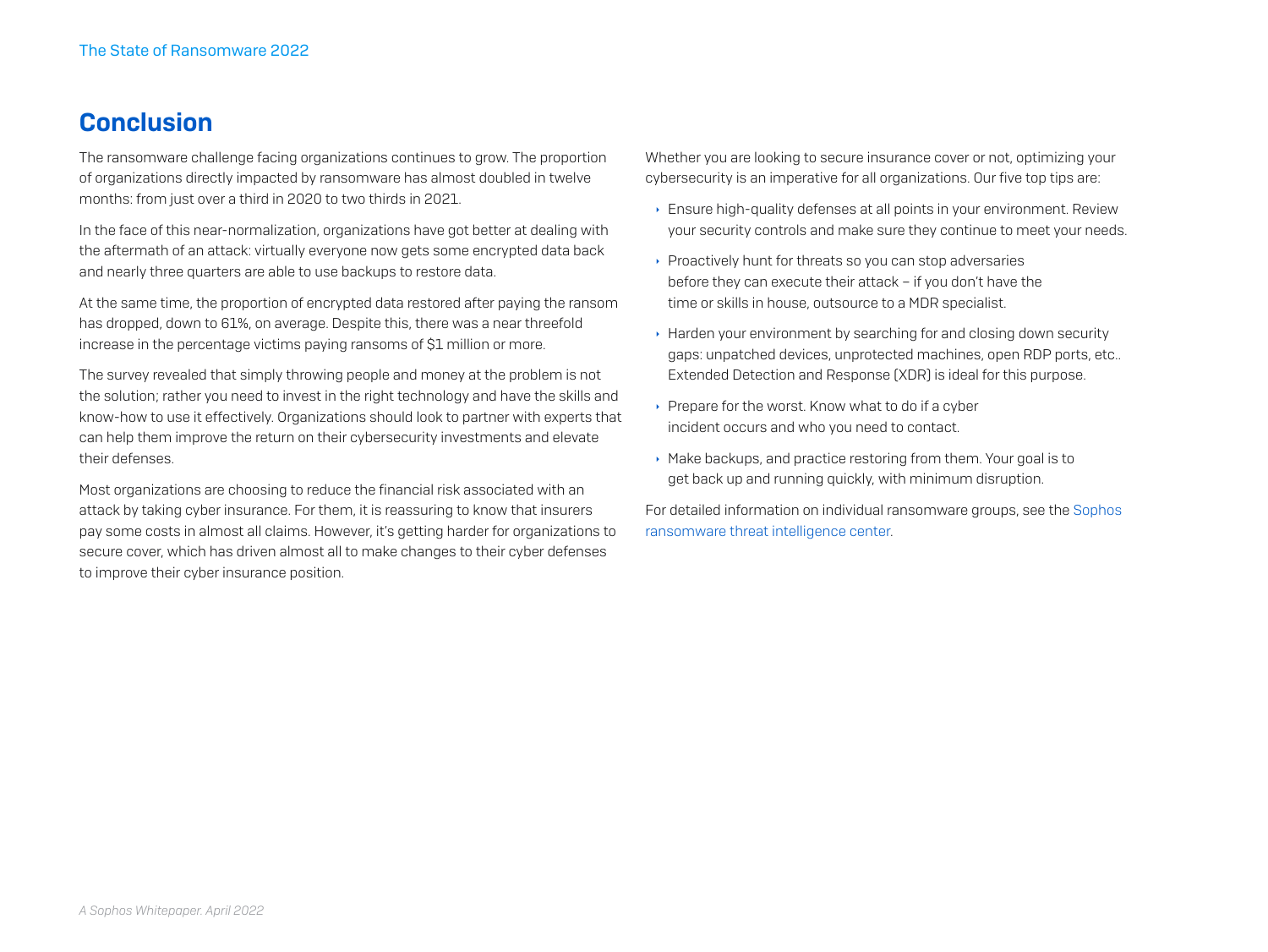

#### Percentage of Organizations Hit by Ransomware In the Last Year

*In the last year, has your organization been hit by ransomware? (n=5,600): Yes*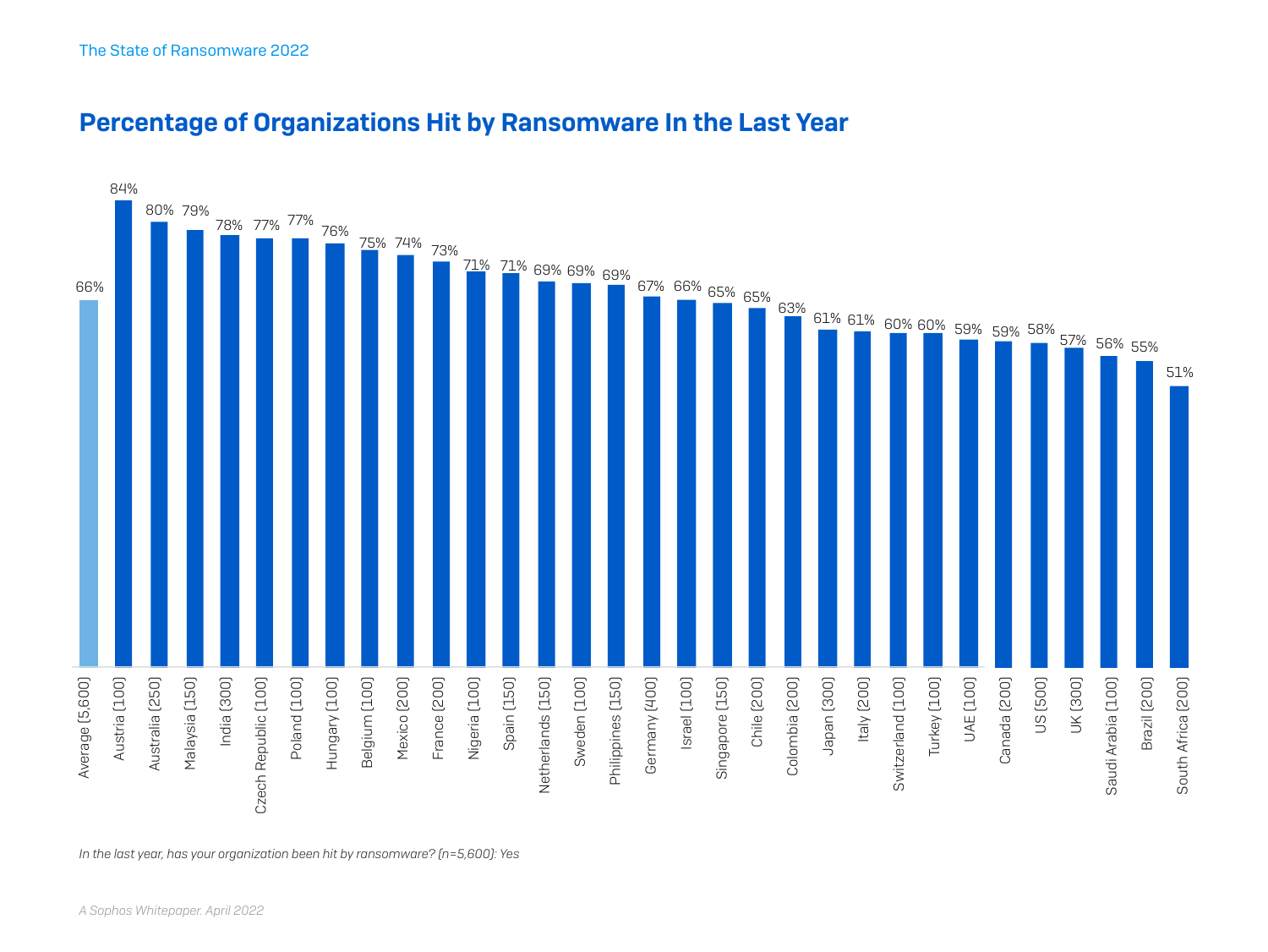

#### Percentage of Organizations Hit by Ransomware In the Last Year

*In the last year, has your organization been hit by ransomware? (n=5,600): Yes*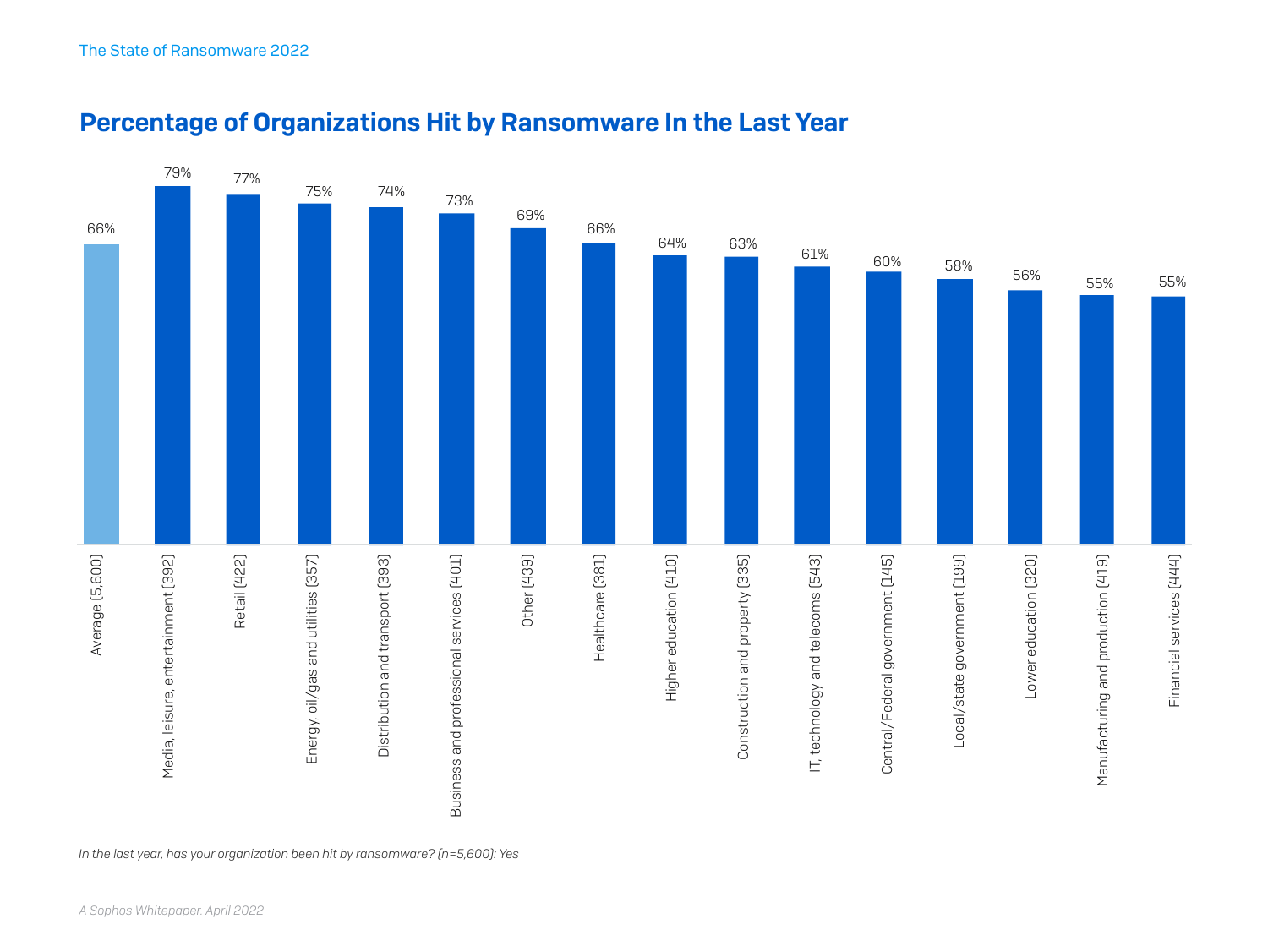



*Did the cybercriminals succeed in encrypting your organization's data in the most significant ransomware attack?*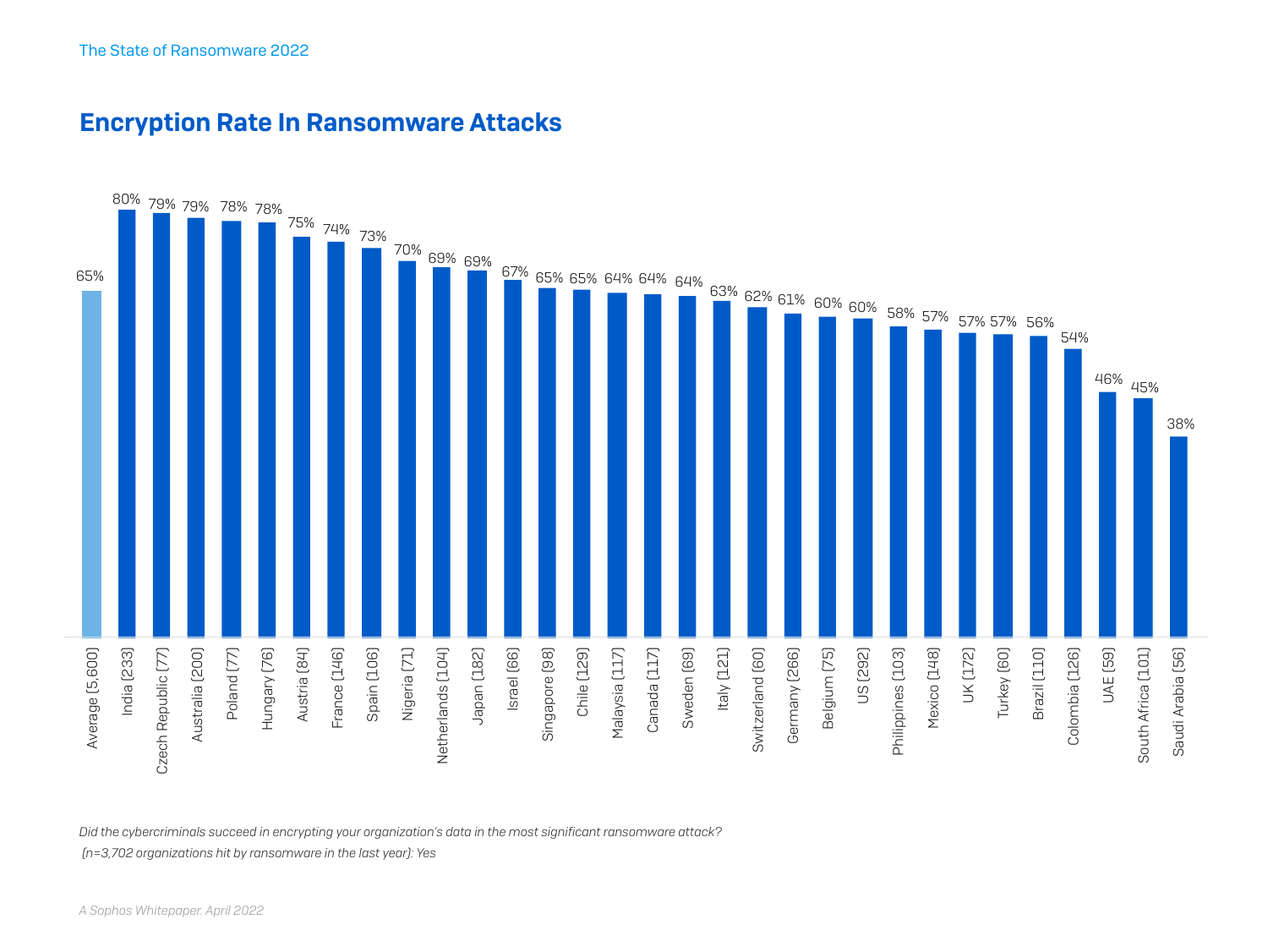

Use other means

*Did your organization get any data back in the most significant ransomware attack? (n=2,398 organizations that had data encrypted): Yes, we paid the ransom and got data back, Yes, we used backups to restore the data, Yes, we used other means to get our data back.*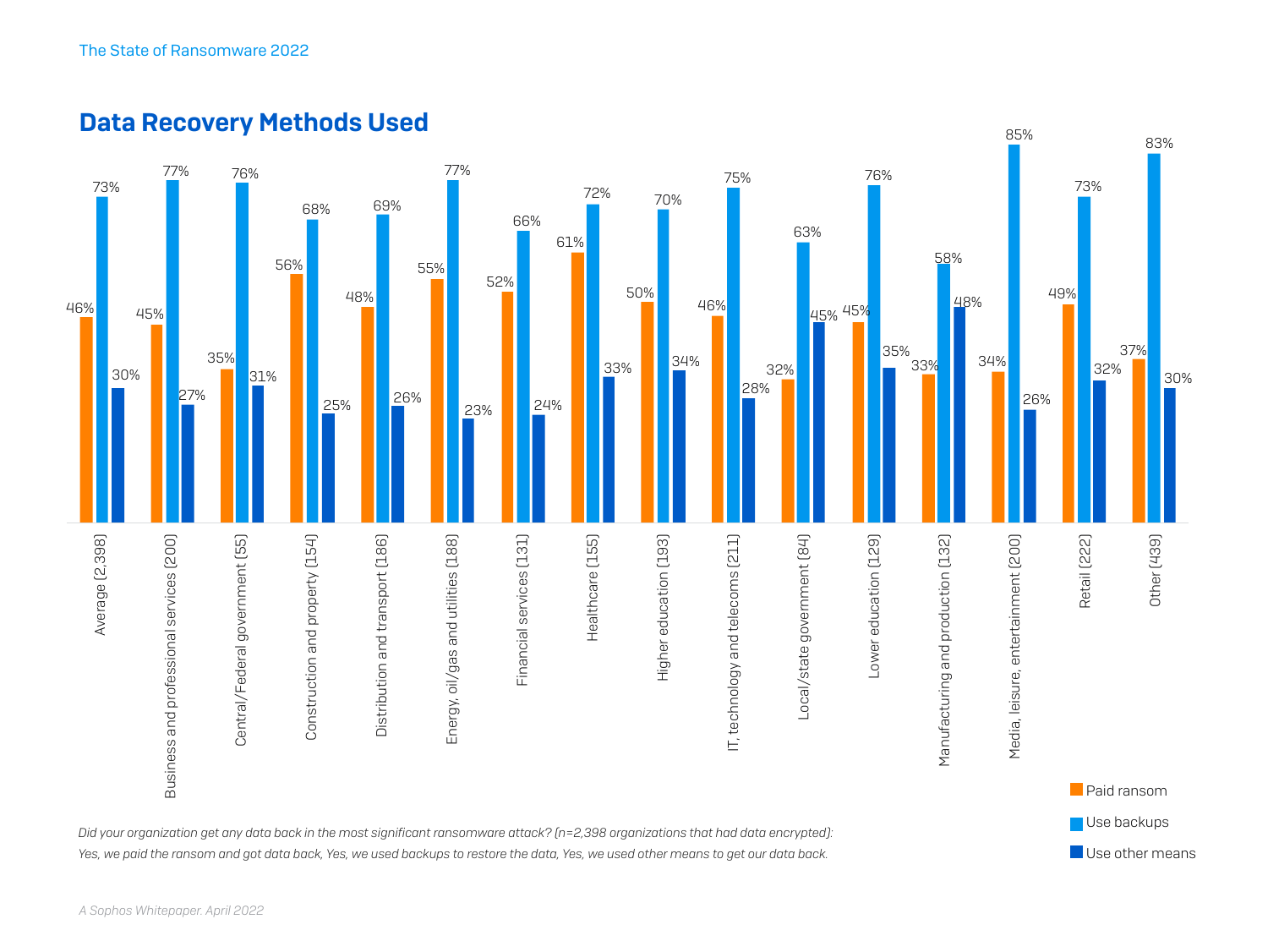



*How much of your organization's data did you get back in the most significant ransomware attack?*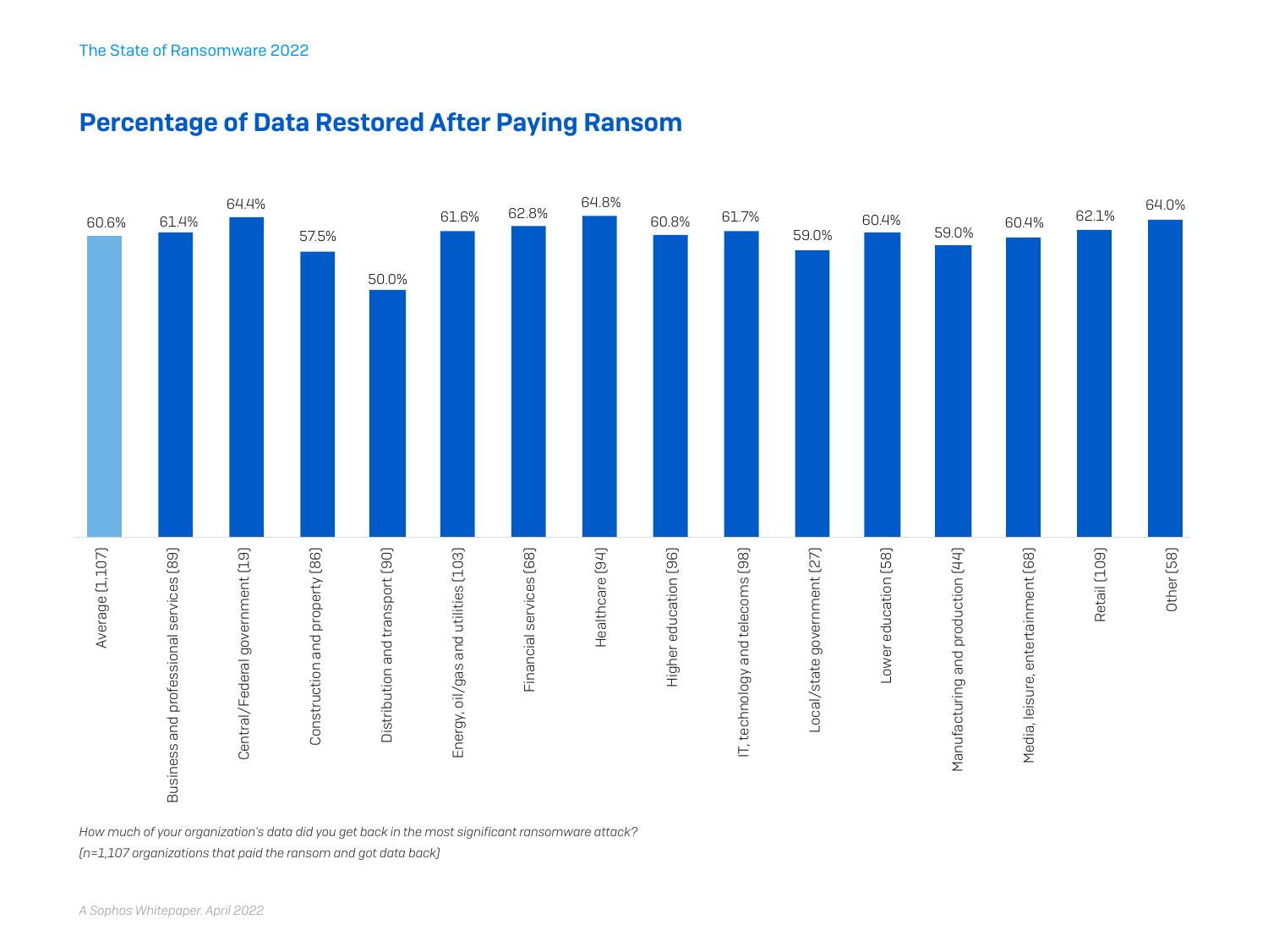

Average Ransom Payments By Country

*How much was the ransom payment your organization paid in the most significant ransomware attack? US\$. Base number in chart. Excluding "Don't know" responses and outliers.*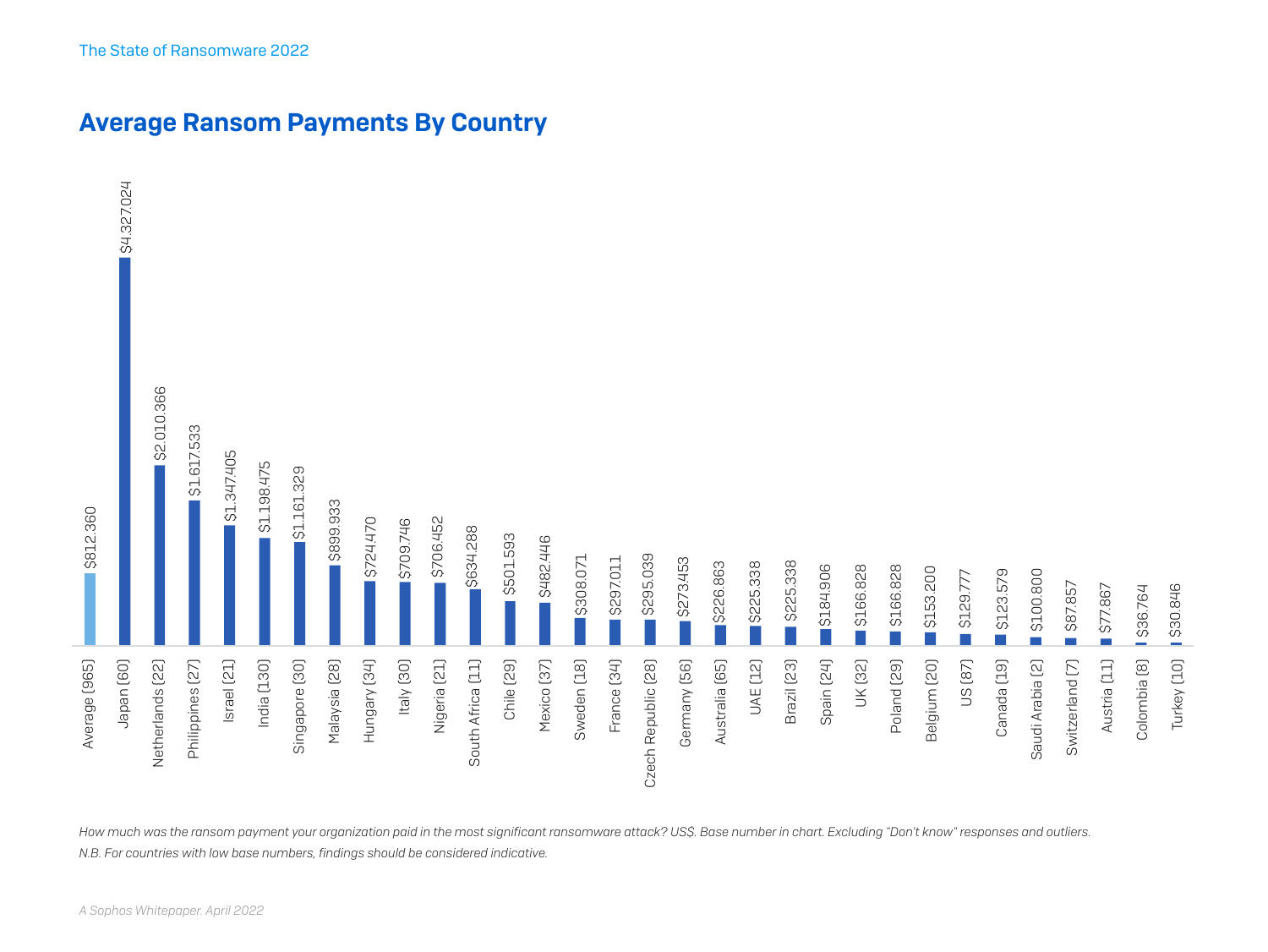### Average Cost to Organization to Rectify the Attack (Millions of US\$)

| <b>Country</b>      | 2021   | 2020         | <b>YoY Change</b> |
|---------------------|--------|--------------|-------------------|
| Average (3,702)     | \$1.40 | \$1.85       | $-24%$            |
| Australia (200)     | \$1.01 | \$1.84       | $-45%$            |
| Austria [84]        | \$0.81 | \$7.75       | $-90%$            |
| Belgium (75)        | \$3.71 | <b>S4.75</b> | $-22%$            |
| <b>Brazil</b> (110) | \$0.69 | \$0.82       | $-16%$            |
| Canada (117)        | \$0.65 | \$1.92       | -66%              |
| Chile (129)         | \$1.58 | \$0.73       | 116%              |
| Colombia (126)      | \$0.50 | \$1.26       | $-60%$            |
| Czech Republic [77] | \$2.58 | \$0.37       | 589%              |
| France (146)        | \$2.03 | \$1.11       | 83%               |
| Germany (266)       | \$1.73 | \$1.17       | 48%               |
| Hungary (76)        | \$1.51 | n/a          | n/a               |
| India (233)         | \$2.81 | \$3.38       | $-17%$            |
| Israel (66)         | \$1.41 | \$0.57       | 148%              |
| Italy (121)         | \$1.65 | <b>SO.68</b> | 141%              |
| Japan (182)         | \$0.96 | \$1.61       | $-40%$            |
| Malaysia (118)      | \$1.22 | \$0.77       | 58%               |

| <b>Country</b>     | 2021   | 2020   | <b>YoY Change</b> |
|--------------------|--------|--------|-------------------|
| Mexico (148)       | \$0.88 | \$2.03 | $-57%$            |
| Netherlands (104)  | \$0.98 | \$2.71 | -64%              |
| Nigeria (71)       | \$3.43 | \$0.46 | 644%              |
| Philippines (103)  | \$1.34 | \$0.82 | 63%               |
| Poland [77]        | \$1.78 | n/a    | n/a               |
| Saudi Arabia (56)  | \$0.65 | \$0.21 | 212%              |
| Singapore [98]     | \$1.91 | \$3.46 | $-45%$            |
| South Africa (101) | \$0.71 | n/a    | n/a               |
| Spain (106)        | \$0.75 | \$0.60 | 25%               |
| Sweden (69)        | \$0.75 | \$1.40 | $-46%$            |
| Switzerland [60]   | \$1.64 | \$1.43 | 15%               |
| Turkey (60)        | \$0.37 | \$0.58 | $-36%$            |
| <b>UAE</b> (59)    | \$1.26 | \$0.52 | 144%              |
| UK (172)           | \$1.08 | \$1.96 | -45%              |
| US (292)           | \$1.08 | \$2.09 | $-49%$            |

*N.B. Base numbers are for 2021 data only. N.B. Values are in Millions of US\$*

*What was the approximate cost to your organization to rectify the impacts of the most recent ransomware attack (considering downtime, people time, device cost, network cost, lost opportunity, ransom paid etc.)? (n=3,702 organizations that were hit by ransomware in the previous year)*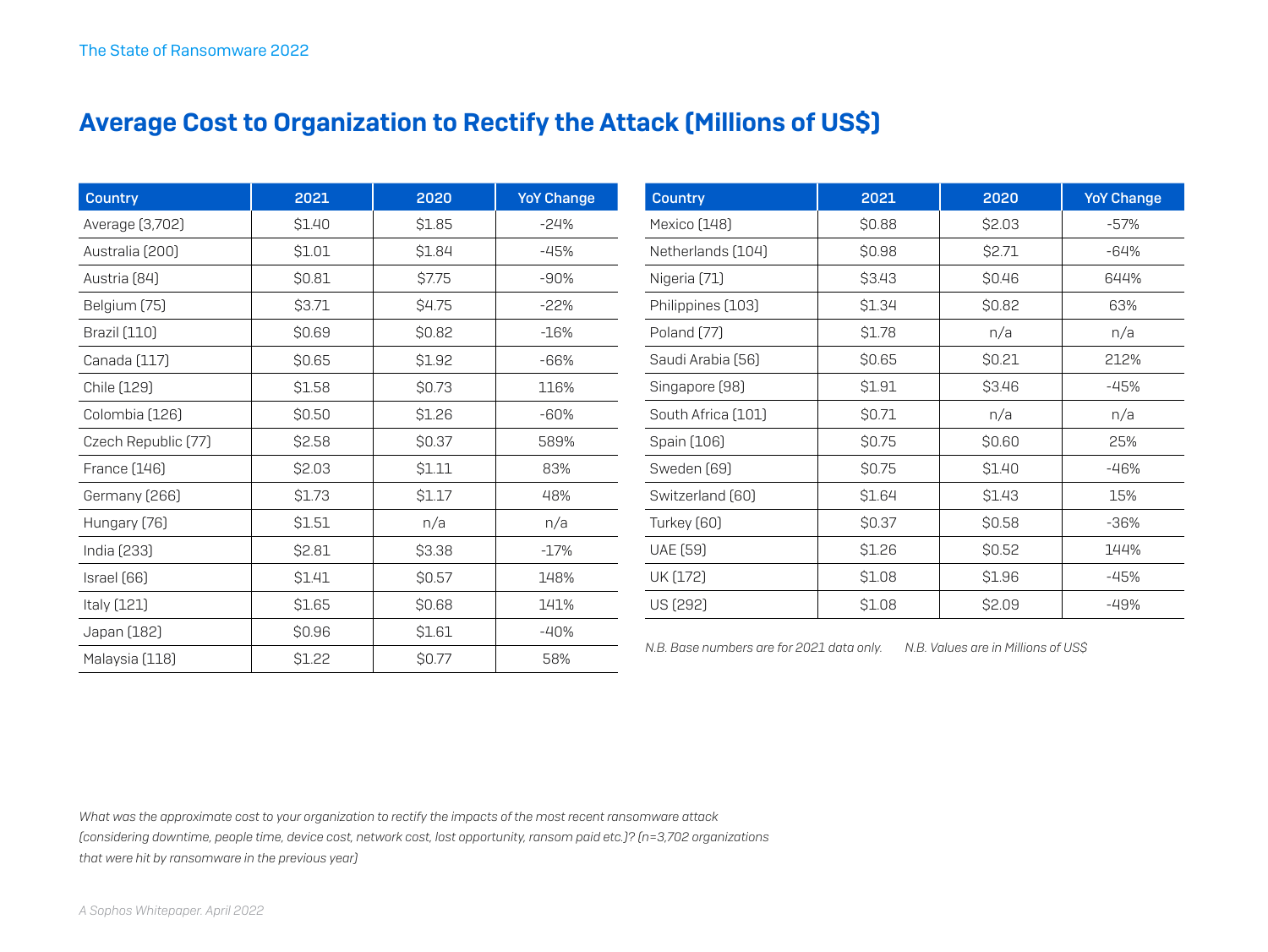

#### Percentage of Organizations With Cyber Insurance Cover

*Does your organization have cyber insurance that covers it if it is hit by ransomware? (n=5,600). Yes; Yes, but there are exceptions/exclusions in our policy*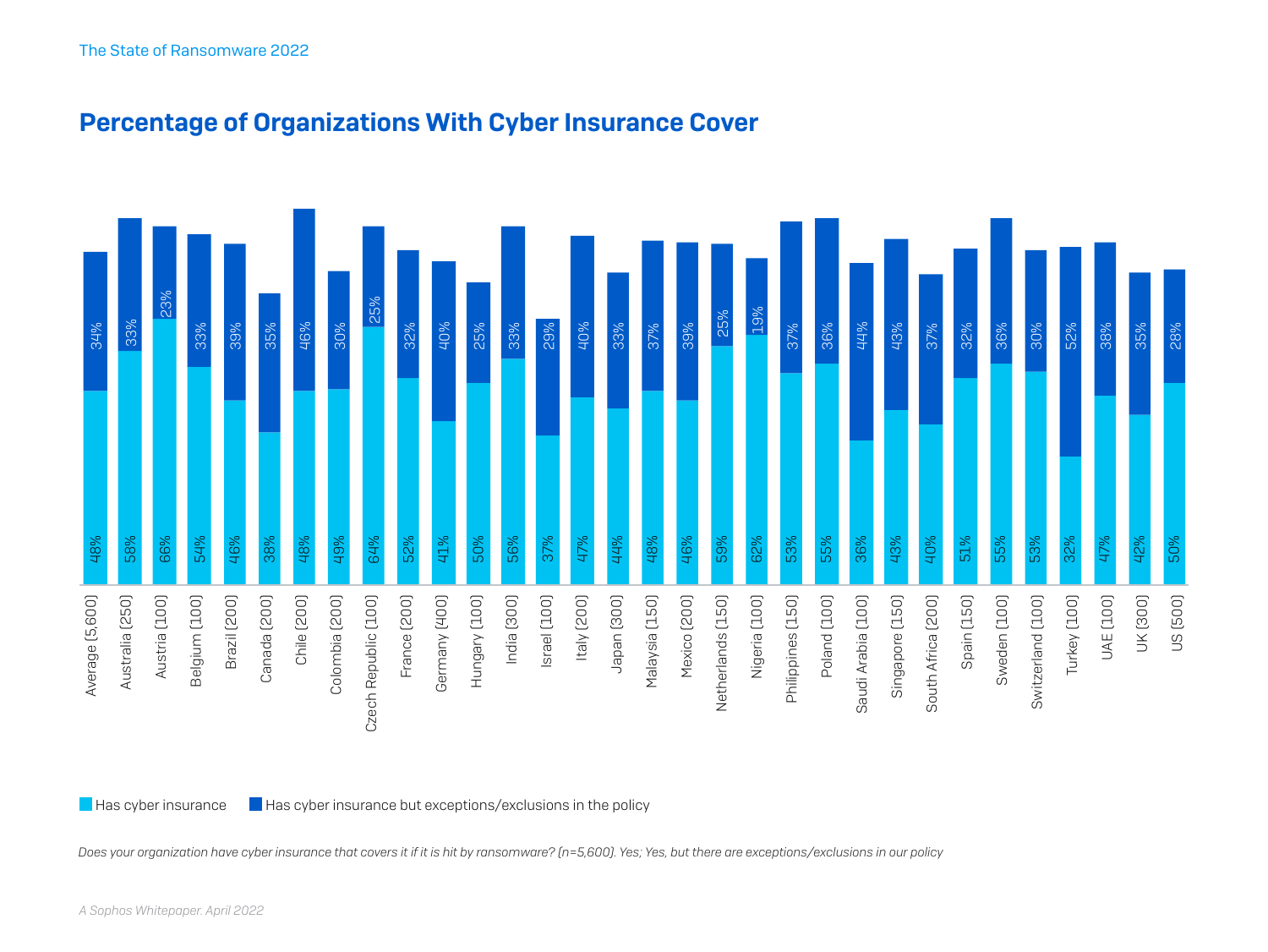#### Cyber Insurance Payout Rate



Insurance paid clean-up costs **Insurance paid the ransom Insurance paid other costs** 

*Did the cyber insurance pay out to address the costs associated with the most significant ransomware attack that your organization suffered? (n=3,308 organizations that were hit by ransomware in the previous year and had cyber insurance cover against ransomware). Yes, it paid clean-up costs (e.g. cost to get the organization back up and running); Yes, it paid the ransom; Yes, it paid other costs (e.g. cost of downtime, lost opportunity etc.)*

*A Sophos Whitepaper. April 2022*